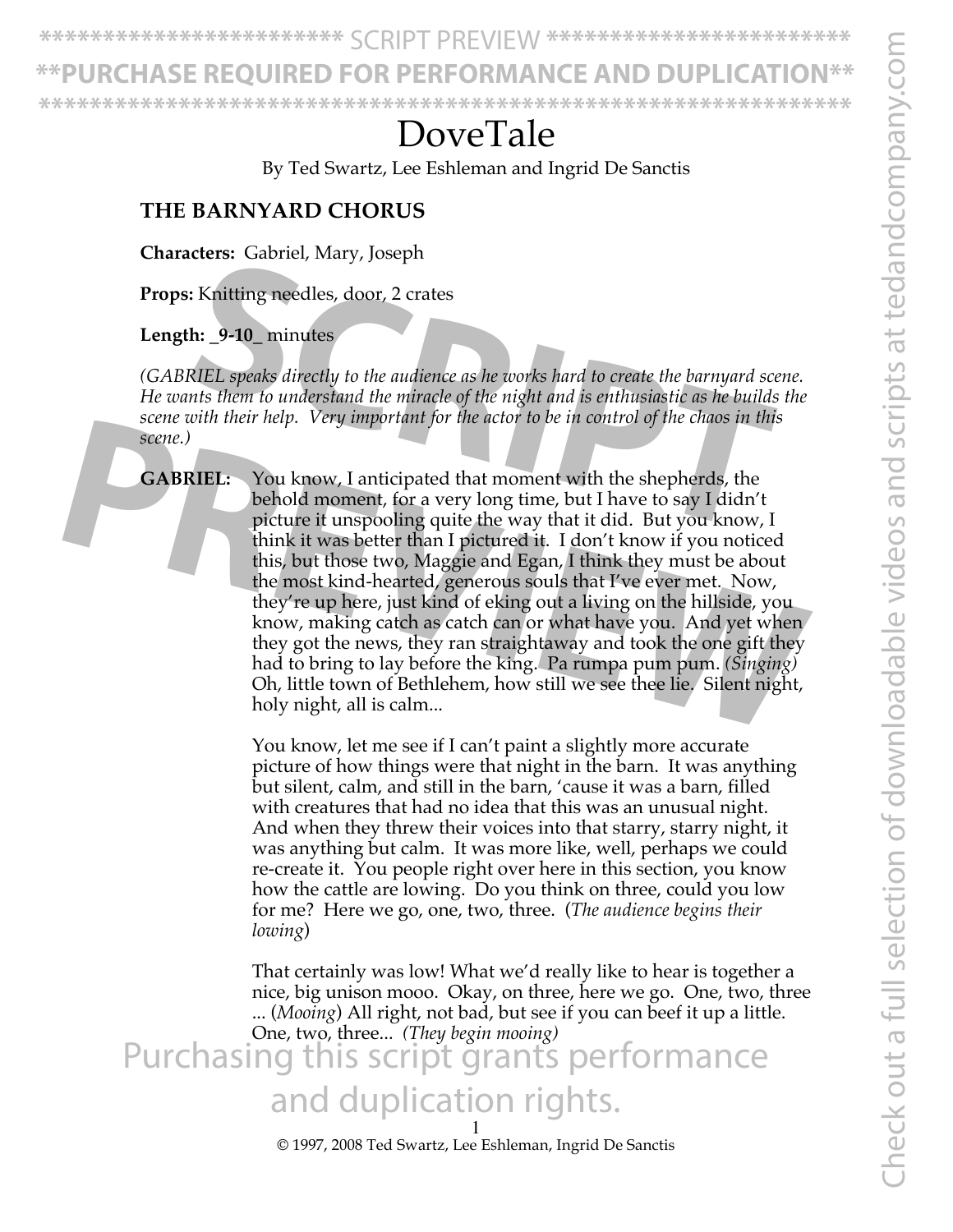**\*\*\*\*\*\*\*\*\*\*\*\*\*\*\*\*\*\*\*\*\*\*\*\*** SCRIPT PREVIEW **\*\*\*\*\*\*\*\*\*\*\*\*\*\*\*\*\*\*\*\*\*\*\*\***

## <u>EHASE REOUIRED FOR PERFORMANCE AND DU</u>

That's what I'm talking about. You folks over here are pigs. Sorry, what I mean to say is, I'd like you to mimic pigs. Okay, on three, here we go. One, two, three... *(The audience begins to oink, oink.)*  **\*\*\*\*\*\*\*\*\*\*\*\*\*\*\*\*\*\*\*\*\*\*\*\*\*\*\*\*\*\*\*\*\*\*\*\*\*\*\*\*\*\*\*\*\*\*\*\*\*\*\*\*\*\*\*\*\*\*\*\*\*\*\*\***

> Somebody threw their sinus out of joint, I'm sure of it. *(GABRIEL focuses on another section.)* You folks over in this section, I would like you to be chickens. Okay, are you ready? One, two, three, hit it! *(The audience begins squawking.)*

Very nice. I can just see the eggs rolling down the aisle over there. You folks on the far left here, I would like you to be lambs, that's maaaaa ... okay, one, two, three, go! *(The audience begins to Maaaa.)*

All right, now I don't think I covered the people right down the center here. You  $\ldots$  the center and then the center back there, I would like you folks to be horses, neigh. Okay, one, two, three, go! *(The audience begins neighing.)*  The audience begins squawking.)<br>
Very nice. I can just see the eggs rolling down the aisle over ther<br>
You folks on the far left here, I would like you to be lambs, that's<br>
maaaaa ... okay, one, two, three, go! (*The audien* 

We have one professional horse over here. Someone in the equestrian arts has joined us this evening. Okay, you folks in the far corners and you folks in the balcony, bless you there, I'd like you to be stray, oh, also anybody who's dissatisfied with your animal, you can be stray cats and dogs. Hit it, here you go, now. *(Barking and meows from the audience.)*  would like you folks to be horses, neigh. Okay, one, two, three, go!<br> *PREVIEW The audience begins neighing.*<br>
We have one professional horse over here. Someone in the equestrian arts has joined us this evening. Okay, you

Wonderful. All right. Thank you. Oh, oh, one more thing. We do, of course, need a bullfrog. Now, if you're capable of making a bullfrog noise, don't do it now, but put your hand up and let me know that you'd be willing to do that. Don't be shy. Right there, okay, wonderful. *(GABRIEL finds one person in the audience and speaks directly to him/her.)*

Listen, when your moment comes, I'm gonna point right at you, and then I want your best bullfrog, okay. All right, now folks, here's how it's gonna work. I'm gonna point to your section and I want you to make your animal noise, with a great deal of fervor, and continue to make it until we've brought all the animals in. Get louder and louder, until with one big swooping motion I will cut all of you off. And if we do it crisply and cleanly and silently, it'll be an amazing effect. So, but make the animal noises nice and loud and then we'll have our little coda there at the end. Wait 'til I point to your section.

*(GABRIEL leads this orchestra of animals with the knitting needles as if a conductor of a fabulous orchestra. There is lots of noise. Then he stops the noise. Silence. He points to the audience member who volunteered to be the bullfrog. During the audience reaction to*  the audience member who volunteered to be the bullfrog. During the audience reaction to<br>the bullfrog noise, GABRIEL turns the door around to show the manger side. GABRIEL

### duplication rights.

© 1997, 2008 Ted Swartz, Lee Eshleman, Ingrid De Sanctis 2